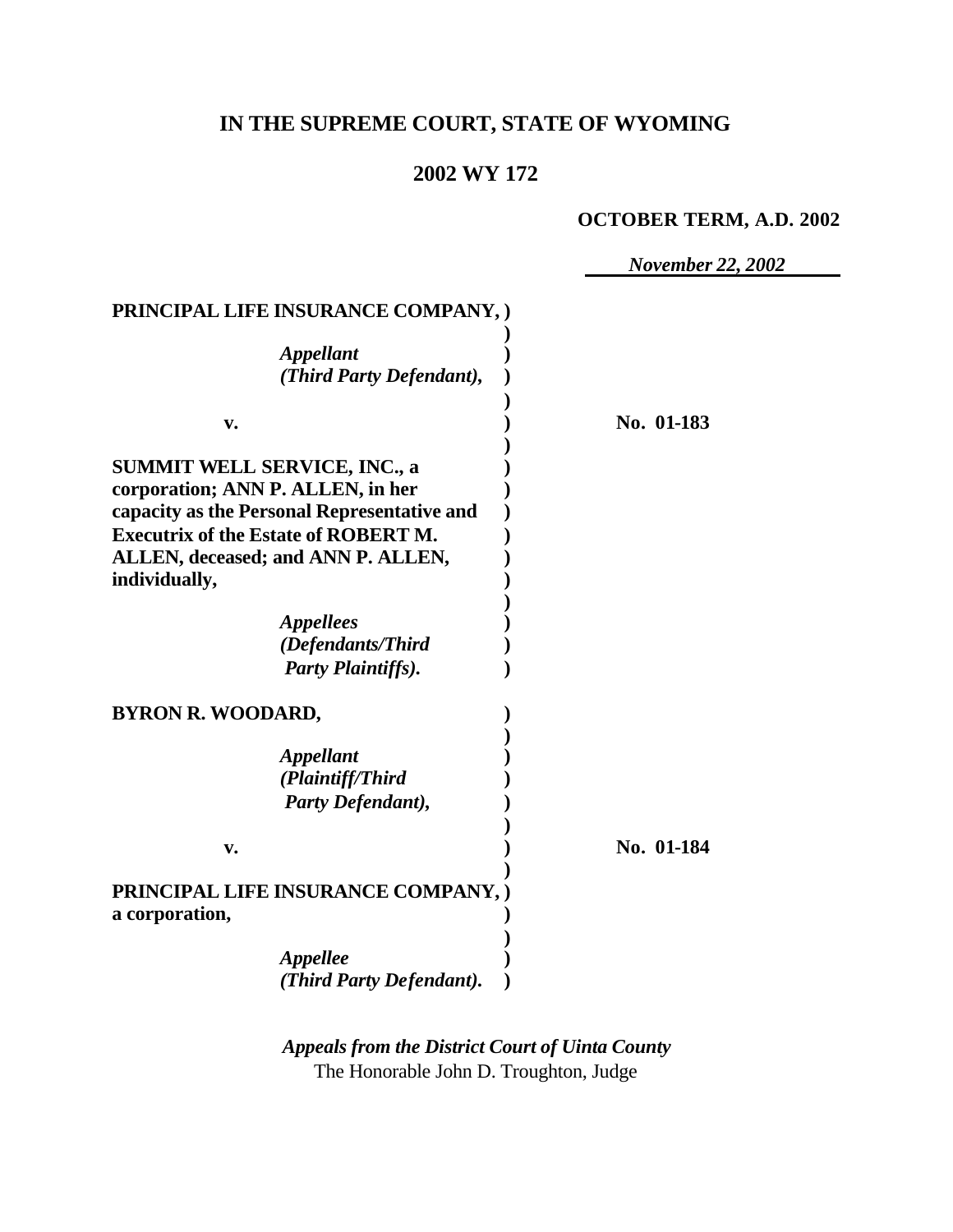#### *Representing Principal Life Insurance Company:*

Peter K. Michael of Peter K. Michael, P.C., Cheyenne, Wyoming

#### *Representing Byron Woodard:*

V. Anthony Vehar of Vehar Law Offices, P.C., Evanston, Wyoming

#### *Representing Summit Well Service, Inc.:*

Ray G. Martineau, Anthony R. Martineau, and Brett D. Cragun of Salt Lake City, Utah

### **Before HILL, C.J., and GOLDEN, LEHMAN,\* KITE, and VOIGT, JJ.**

\* Chief Justic e at time of oral argument

**NOTICE: This opinion is subject to formal revision before publication in Pacific Reporter Third. Readers are requested to notify the Clerk of the Supreme Court, Supreme Court Building, Cheyenne, Wyoming 82002, of typographical or other formal errors so correction may be made before final publication in the permanent volume.**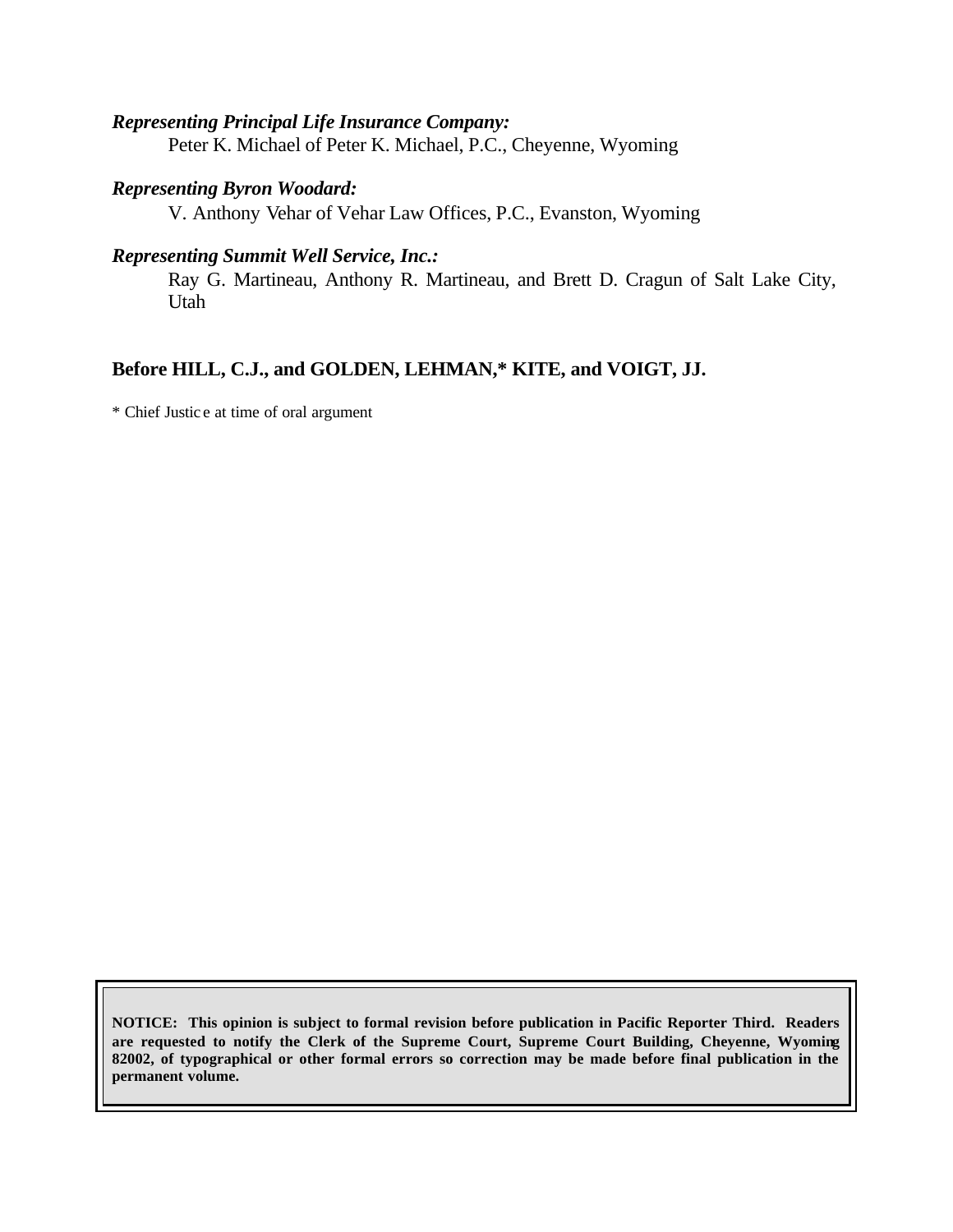KITE, Justice.

[¶1] Upon the death of its insured, Robert Allen, Principal Life Insurance Company (Principal) delivered the proceeds under Mr. Allen's life insurance policy to his business associates, Brent Nelson and Byron Woodard. Ann Allen, Mr. Allen's widow, claims the delivery to Mr. Nelson and Mr. Woodard was improper and the insurance policy proceeds should have been paid to her. She contends Summit Well Service, Inc., a Utah corporation owned solely by her late husband, was the named beneficiary under the policy and she, as the only authorized representative of the corporation after her husband's death, was entitled to the policy proceeds. Principal argues delivery to Mr. Nelson and Mr. Woodard was proper because the named beneficiary under the policy was Summit Well Service (Summit), a partnership consisting of Mr. Allen, Mr. Woodard, and Mr. Nelson. After a bench trial, the trial court agreed with Mrs. Allen and ordered Principal to pay \$1,516,046.74 (the amount of the policy plus interest, costs, and attorney's fees) to Mrs. Allen. We reverse and remand.

#### **ISSUES**

[¶2] Principal, as the appellant in Case No. 01-183, raises the following issues:

I. Whether the trial judge's conclusion that Principal breached the insurance contract was clearly erroneous[.]

II. Whether the claims against Principal were barred by W.S. § 26-15-102(d)[.]

III. Whether the claims against Principal were barred by equitable estoppel[.]

IV. Whether the claims against Principal were barred by ratification of the delivery of policy benefits[.]

V. Whether the third party plaintiffs were entitled to attorneys' fees and interest under W.S. § 26-15-124(c)[.]

VI. Whether the trial judge abused his discretion in awarding over \$220,000 in attorneys' fees[.]

VII[]. Whether the trial judge abused his discretion in awarding costs[.]

Summit Well Service, Inc., an appellee in Case No. 01-183, lists the same issues in its brief.

[¶3] Mr. Woodard, the appellant in Case No. 01-184, presents the following issues: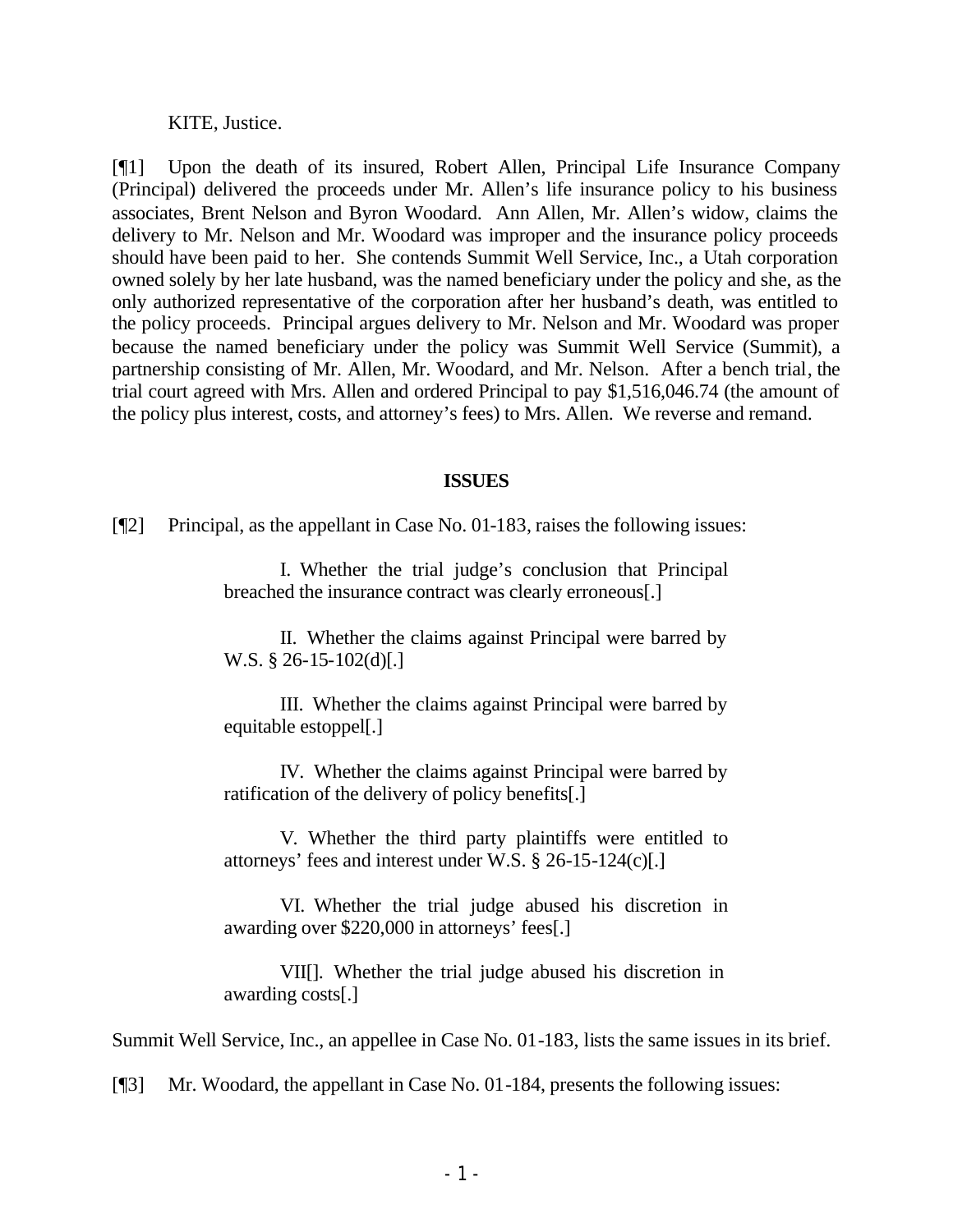A. Did the district court err in its interpretation of the written contract between Robert M. Allen and Appellant Byron R. Woodard?

B. Was the district court clearly erroneous in its finding that Appellant Woodard was guilty of intentional misrepresentation (deceit) in regard to the payment of death benefit proceeds by Principal Life Insurance Company to Summit Well Service by and through Brent Nelson?

Principal, as the appellee in Case No. 01-184, phrases the issues as:

I. Whether Principal had any liability to Third Party Plaintiff Summit Well Service, Inc. that would create a basis for the cross-claim against Woodard[.]

II. Whether Principal's cross-claim for indemnity could be based on fraud, as well as its other legal theories[.]

#### **FACTS**

[¶4] In 1997, Mr. Allen was the sole shareholder, officer, and director of three companies: Summit; Duel Production, Inc. (Duel); and Trans Pacific Investments, Inc., doing business as A.C.T. (A.C.T.). During that year, Mr. Allen was also involved in business dealings with Mr. Woodard and Mr. Nelson relating to the three companies. On July 2, 1997, in furtherance of their business dealings, Mr. Allen and Mr. Woodard and Mr. Allen and Mr. Nelson, respectively, entered into letter agreements intended to set out the parameters of their business relationships. In the letter agreements, Mr. Allen agreed to transfer a twenty percent interest in Summit, Duel, and A.C.T. to Mr. Woodard and a forty percent interest in those entities to Mr. Nelson. In return for receiving the equity interests, Mr. Woodard and Mr. Nelson agreed to operate and manage the businesses on a day-to-day basis.

[¶5] In September of 1997, Mr. Allen, Mr. Woodard, and Mr. Nelson applied with Principal for individual \$1 million life insurance policies. The information provided to Principal when the applications were made showed Mr. Nelson and Mr. Allen were the owners of Summit and Mr. Woodard was an employee. All three applications listed Summit as "owner." The men submitted applications and authorization forms with their applications which were signed by Mr. Nelson as owner of the insurance.

[¶6] Initially, Mr. Allen and Mr. Nelson named their respective estates as beneficiaries under their policies, and Mr. Woodard named Summit as his beneficiary. After discussions between Principal's agents and Mr. Allen and Mr. Nelson, their policies were amended to name Summit as the beneficiary under their policies. The policies were issued with the amendments on January 28, 1998. Mr. Nelson's signature appears on the acknowledgement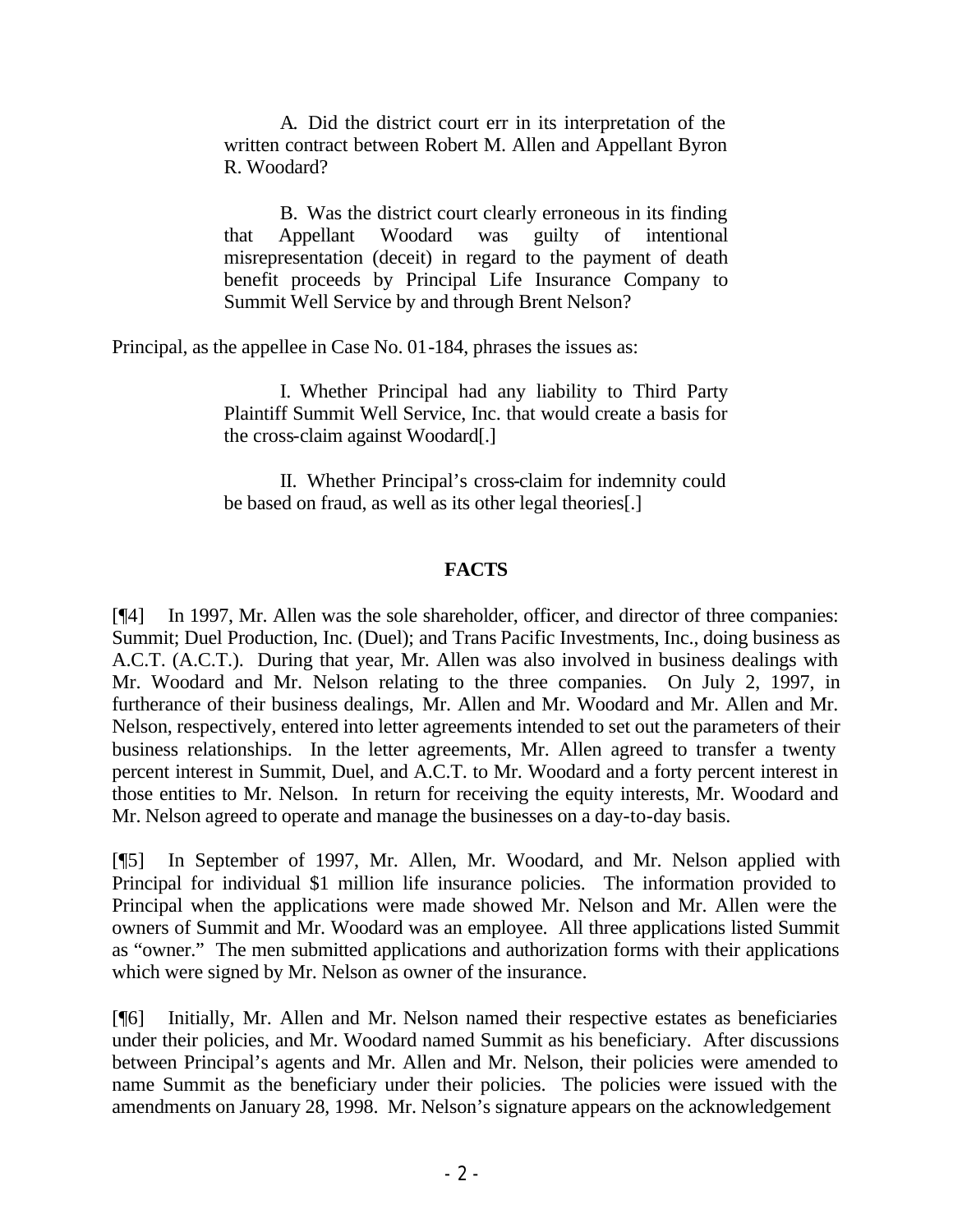of delivery form as "contract owner." Insurance premiums for the policies were paid by checks signed by either Mr. Allen alone or Mr. Allen and Mr. Woodard jointly and issued from bank accounts in the name of Summit, A.C.T, or Duel. Three months after the insurance policies were issued, on April 24, 1998, Mr. Allen died in a motorcycle accident.

[¶7] On April 1, 1998, three weeks before Mr. Allen's death, the State of Utah involuntarily dissolved Summit Well Service, Inc. because it failed to file an annual report. There is no evidence in the record that, prior to Mr. Allen's death, any steps were taken to officially transfer ownership interests in Summit, Duel, or A.C.T. to Mr. Woodard or Mr. Nelson or to make them officers or directors. There also is no indication in the record of any formal partnership agreement other than the July 2, 1997, letter agreements, nor are there any other partnership records.

[¶8] After her husband's death, Mrs. Allen attempted to obtain a copy of the policy and a claim form from Principal. In making the request, Mrs. Allen informed Principal that her husband was the sole owner of Summit Well Service, Inc. and she was his personal representative. Mrs. Allen enclosed copies of the will appointing her personal representative of the estate and the stock purchase agreement reflecting her late husband's purchase of Summit Well Service, Inc. Principal denied Mrs. Allen's request for a copy of the policy and a claim form on the ground that she did not provide sufficient proof that she was an authorized representative of the policy owner or beneficiary. It did refer Mrs. Allen to claims specialist Mike Wagner who was investigating the claim, and he came to Wyoming to interview her. Mrs. Allen also informed Mr. Wagner during the interview that her husband was the sole owner and director of Summit Well Service, Inc. On May 22, 1998, Mrs. Allen filed an application for reinstatement of Summit Well Service, Inc., and the State of Utah granted the application.

[¶9] On June 15, 1998, Mr. Nelson submitted a claim for payment of benefits under the policy, listing himself as beneficiary and signing his name in the signature block. Upon receipt of his claim on June 26, 1998, Principal informed Mr. Nelson that he needed to submit a new claim listing Summit rather than himself as the beneficiary and signing as the authorized representative of the business. Mr. Nelson submitted a second claim form on June 30, 1998. Meanwhile, on June 19, 1998, Mr. Woodard and Mr. Nelson filed a complaint against Mrs. Allen, Summit, Duel, and A.C.T. alleging Mrs. Allen had assumed control of, and was refusing to recognize their interest in, the three businesses and she was attempting to bypass their interest in the insurance policy proceeds by having the benefits paid directly to her.

[¶10] On July 9, 1998, Principal issued a check in the amount of \$1,008,370.41 (the policy proceeds plus interest) to Summit. The check was hand delivered to Mr. Woodard on July 10, 1998. It was deposited into a bank account in Utah, and the proceeds were later split between Mr. Woodard and Mr. Nelson.

[¶11] On the morning of July 10, 1998, prior to delivering the insurance proceeds to Mr. Woodard, Principal received a telephone call from Billie Crocker, counsel for Mrs. Allen.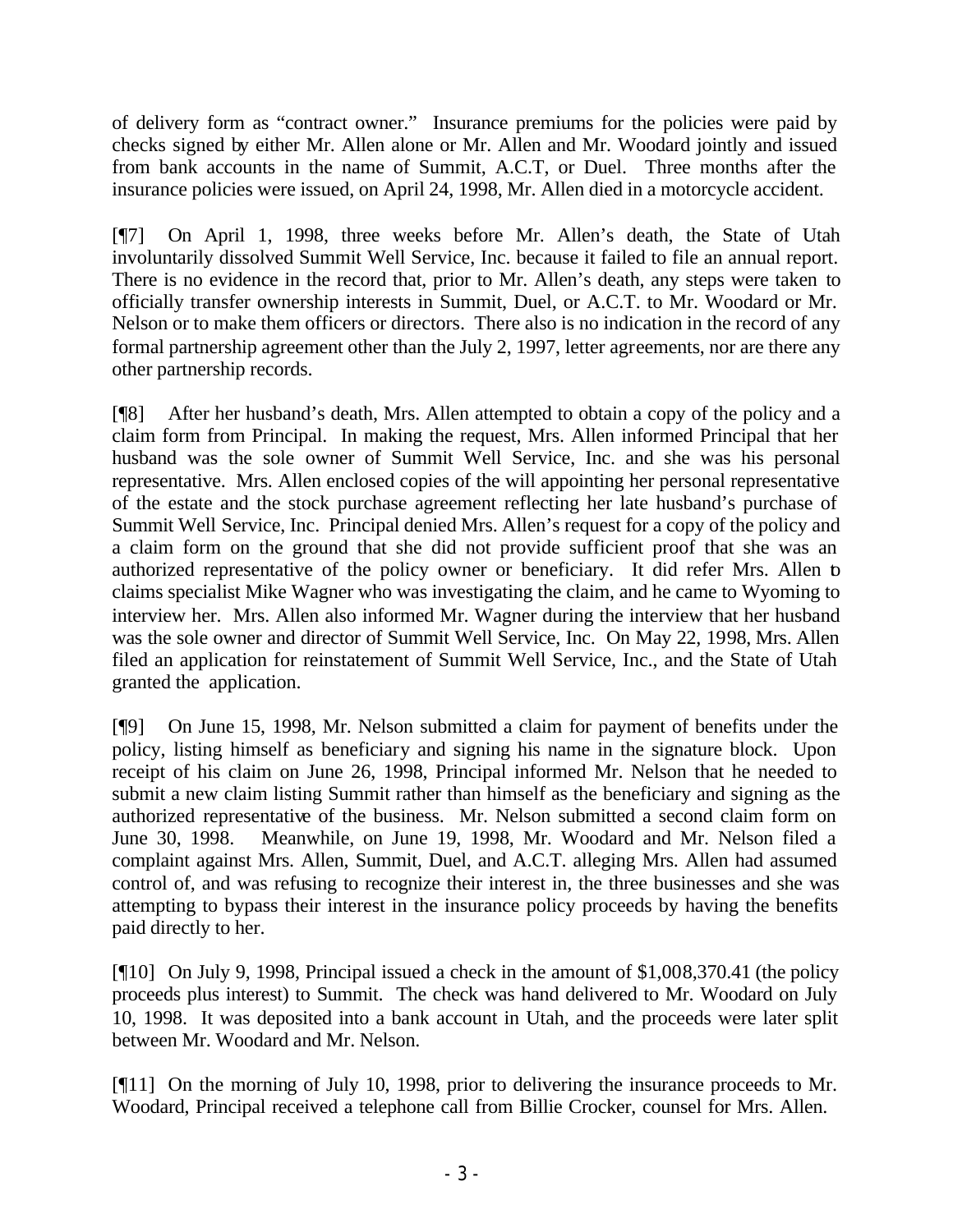Jerry Mogenson, senior claim administrator, took the call and informed Ms. Crocker that he did not have sufficient documentation substantiating Mrs. Allen's status with Summit to allow him to release a copy of the policy and a claim form to her. Ms. Crocker indicated she would send additional documentation by facsimile. At 9:10 a.m., a facsimile arrived informing Principal that Mr. Nelson was terminated from his employment with Summit on May 6, 1998, and Mrs. Allen was the sole shareholder, president, and director. Attached to the facsimile were a letter from Mrs. Allen to Summit Well Service, Inc. directing the corporation to transfer all ownership to her as personal representative of the estate; a written consent in lieu of directors meeting executed by Mrs. Allen appointing herself director of the corporation; and a certificate of good standing for Summit Well Service, Inc. dated June 1, 1998, from the Utah Department of Commerce. Upon reviewing the documentation, Mr. Mogenson left a message for Ms. Crocker at 11:15 a.m. indicating he would send her a copy of the policy and a claim form. He also told her Principal had already issued a check that was on its way to Mr. Nelson, the authorized business representative at the time of Mr. Allen's death. Except perhaps for a follow-up call from Ms. Crocker to Mr. Mogenson on July 10, 1998, clarifying the earlier telephone message, Principal received no further communication from Mrs. Allen or her representatives concerning the policy or the proceeds until February 16, 1999, when a subpoena duces tecum was served at Principal's business office for insurance company records.

[¶12] On August 10, 1998, Mrs. Allen, Summit, Duel, and A.C.T. filed an answer to the complaint alleging Mr. Woodard and Mr. Nelson were merely former employees of the businesses and had no ownership interest in the companies or the life insurance proceeds. Mrs. Allen also filed a counterclaim alleging Mr. Woodard and Mr. Nelson had wrongfully obtained the insurance proceeds and converted them to their personal use. Numerous and lengthy procedural wranglings followed, and, on January 27, 1999, it was disclosed to the court that the insurance proceeds were not available and had not been available for a number of months because they had been spent on the business.

[¶13] Additional motions and hearings followed, and, on May 27, 1999, Mrs. Allen, Summit, Duel, and A.C.T. requested leave to file a third-party complaint against Principal. The trial court granted the motion, and, on July 2, 1999, a third-party complaint was filed alleging various claims, including breach of contract and bad faith against Principal. Principal answered the complaint and filed a cross-claim for indemnity against Mr. Woodard and Mr. Nelson.

 [¶14] A trial to the court commenced on October 18, 2000, on Mrs. Allen's claims against Principal for breach of contract and bad faith and Principal's claim for indemnity against Mr. Woodard and Mr. Nelson. The court issued its ruling on November 17, 2000, finding in favor of Mrs. Allen, Summit, Duel, and A.C.T. and against Principal for breach of contract based upon improper payment of the insurance proceeds. The court found in favor of Principal on the bad faith claim and on the cross-claim against Mr. Woodard.

[¶15] On April 26, 2001, the court entered lengthy findings of fact and conclusions of law.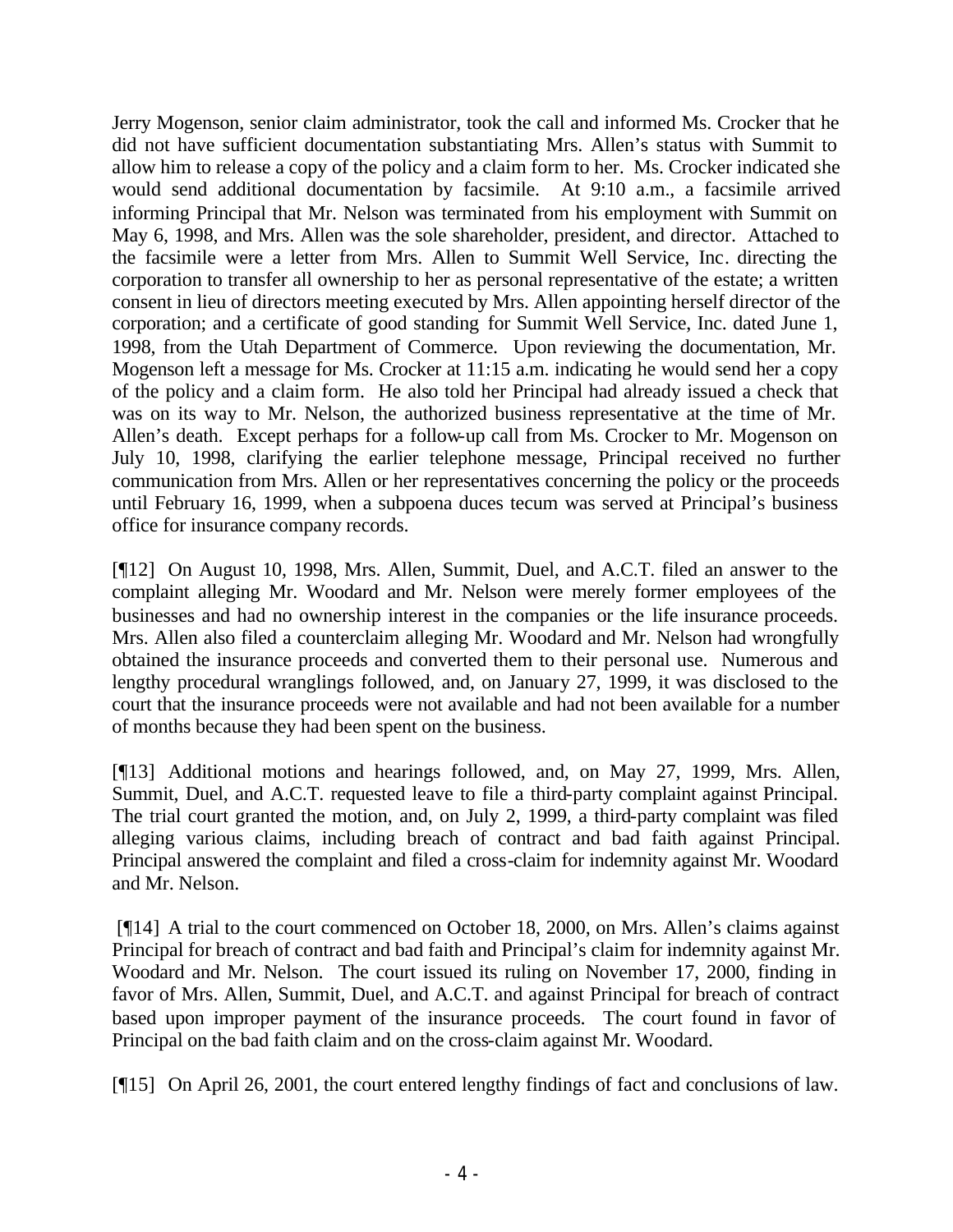Of most importance to the issues this court finds determinative, the trial court reached the following conclusions as a matter of law:

> 1. No partnership ever existed by or between Allen, Woodard, and/or Nelson.

> 2. Allen's policy/contract of insurance is not ambiguous and Principal is charged with full notice that Summit was a corporation and not a partnership.

 [¶16] The trial court entered judgment against Principal in the amount of \$1,516,049.74 (the policy amount plus interest, attorney's fees, and costs). It entered an amended order on June 29, 2001, awarding Principal judgment against Mr. Nelson and Mr. Woodard, jointly and severally, in the amount of \$1,516,046.74 plus costs and attorney's fees. Principal and Mr. Woodard timely appealed.

## **STANDARD OF REVIEW**

[¶17] An insurance policy constitutes a contract between the insurer and the insured. *Evans v. Farmers Insurance Exchange*, 2001 WY 110, ¶8, 34 P.3d 284, ¶8 (Wyo. 2001); *Helm v. Board of County Commissioners, Teton County, Wyoming*, 989 P.2d 1273, 1275 (Wyo. 1999). As with other types of contracts, our basic purpose in construing or interpreting an insurance contract is to determine the parties' true intent. *Polo Ranch Company v. City of Cheyenne*, 969 P.2d 132, 136 (Wyo. 1998). We must determine intent, if possible, from the language used in the policy, viewing it in light of what the parties must reasonably have intended. *Sinclair Oil Corporation v. Republic Insurance Company*, 929 P.2d 535, 540 (Wyo. 1996). The nature of our inquiry depends upon how clearly the parties have memorialized their intent. *Evans*, 2001 WY 110, ¶8*.* Where the contract is clear and unambiguous, our inquiry is limited to the four corners of the document. *Id.; Sierra Trading Post, Inc. v. Hinson*, 996 P.2d 1144, 1148 (Wyo. 2000).

[¶18] We interpret an unambiguous contract in accordance with the ordinary and usual meaning of its terms. *St. Paul Fire and Marine Insurance Co. v. Albany County School District No. 1*, 763 P.2d 1255, 1258 (Wyo. 1988). The parties to an insurance contract are free to incorporate within the policy whatever lawful terms they desire, and the courts are not at liberty, under the guise of judicial construction, to rewrite the policy. *Hulse v. First American Title Company of Crook County*, 2001 WY 95, ¶37, 33 P.3d 122, ¶37 (Wyo. 2001); *St. Paul Fire and Marine Insurance Co.*, 763 P.2d at 1258. It is only when a contract is ambiguous that we construe the document by resorting to rules of construction. *Evans*, 2001 WY 110, ¶9; *Sinclair Oil Corporation*, 929 P.2d at 539; *Martin v. Farmers Insurance Exchange*, 894 P.2d 618, 620 (Wyo. 1995). Whether a contract is ambiguous is a question for the court to decide as a matter of law. *Evans*, 2001 WY 110, ¶9; *Martin*, 894 P.2d at 620.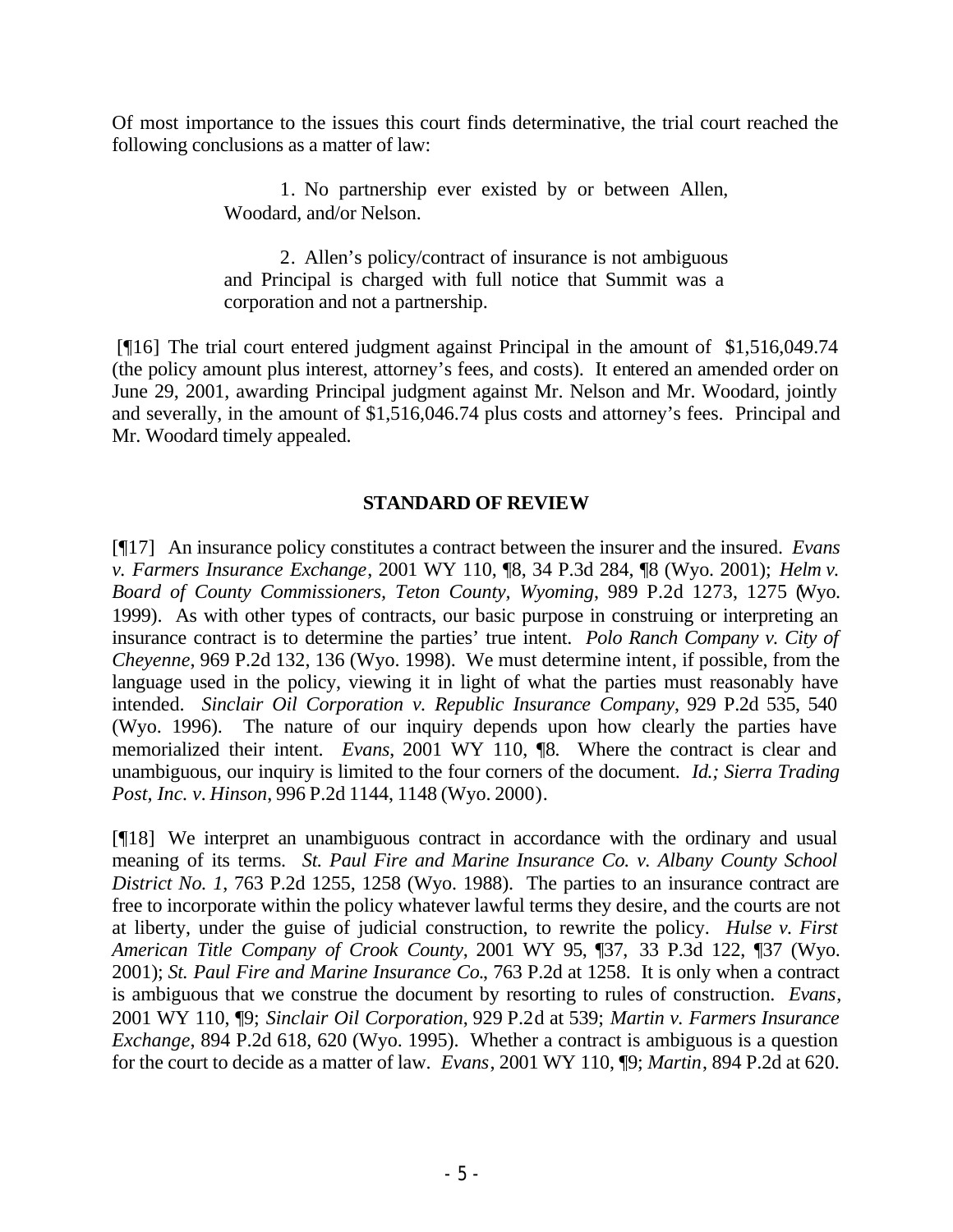[¶19] A contract is ambiguous if indefiniteness of expression or double meaning obscure the parties' intent. *Evans*, 2001 WY 110, ¶9; *Hansen v. Little Bear Inn Company*, 9 P.3d 960, 964 (Wyo. 2000). Ambiguity cannot be created by the subsequent disagreement between the parties regarding the meaning of a contract. *Farmers Insurance Exchange v. Dahlheimer*, 3 P.3d 820, 826 (Wyo. 2000); *Frost Construction Company v. Lobo, Inc.*, 951 P.2d 390, 394 (Wyo. 1998). If the meaning of a provision in a contract is not readily apparent, the court may resort to competent evidence of extraneous circumstances to determine the parties' intent. *Wilder v. Cody Country Chamber of Commerce* , 868 P.2d 211, 216 (Wyo. 1994). Reviewing courts are free to make a determination as to the existence of ambiguity whether or not the parties agree one way or the other and whether or not the trial court has reached a conclusion one way or the other. *Examination Management Services, Inc. v. Kirschbaum*, 927 P.2d 686, 689 (Wyo. 1996); *Amoco Production Company v. Stauffer Chemical Company of Wyoming*, 612 P.2d 463, 465 (Wyo. 1980).

[¶20] The trial court in this case entered extensive findings of fact and conclusions of law. We review a trial court's conclusions *de novo*. *Polo Ranch Company*, 969 P.2d at 136; *Hopper v. All Pet Animal Clinic, Inc.*, 861 P.2d 531, 538 (Wyo. 1993). A judge's factual findings are subject to a broader scope of review than a jury verdict is; the appellate court may examine all the properly admissible evidence appearing in the record. *Polo Ranch Company*, 969 P.2d at 136. We will not disturb the trial court's findings unless they are clearly erroneous. *Id*. A finding is clearly erroneous when, although there is evidence to support it, the reviewing court on the entire evidence is left with the definite and firm conviction that a mistake has been committed. *Id.*

#### **DISCUSSION**

## **A. Breach of Contract**

[¶21] Mrs. Allen alleges the intended beneficiary of the life insurance proceeds is Summit Well Service, Inc., a Utah corporation owned solely by her late husband. Principal claims Summit, a partnership consisting of Mr. Allen, Mr. Woodard, and Mr. Nelson, was the intended beneficiary. Faced with these opposing claims, the trial court held as a matter of law that: (1) no partnership ever existed among Mr. Allen, Mr. Woodard, and Mr. Nelson; and (2) the policy unambiguously provides Summit Well Service, Inc., the corporation owned solely by Mr. Allen, was the intended beneficiary. Accordingly, the court held Principal breached the insurance contract by paying the policy proceeds to Mr. Woodard and Mr. Nelson. It ordered Principal to repay the policy amount to Mrs. Allen as the authorized representative of Summit Well Service, Inc.

[¶22] We begin by determining whether the trial court properly concluded as a matter of law that the insurance contract was unambiguous. In making this determination, we look to the printed policy itself, the application, and any amendments. "The general rule is that the application becomes a part of the agreement between the parties, and that the policy and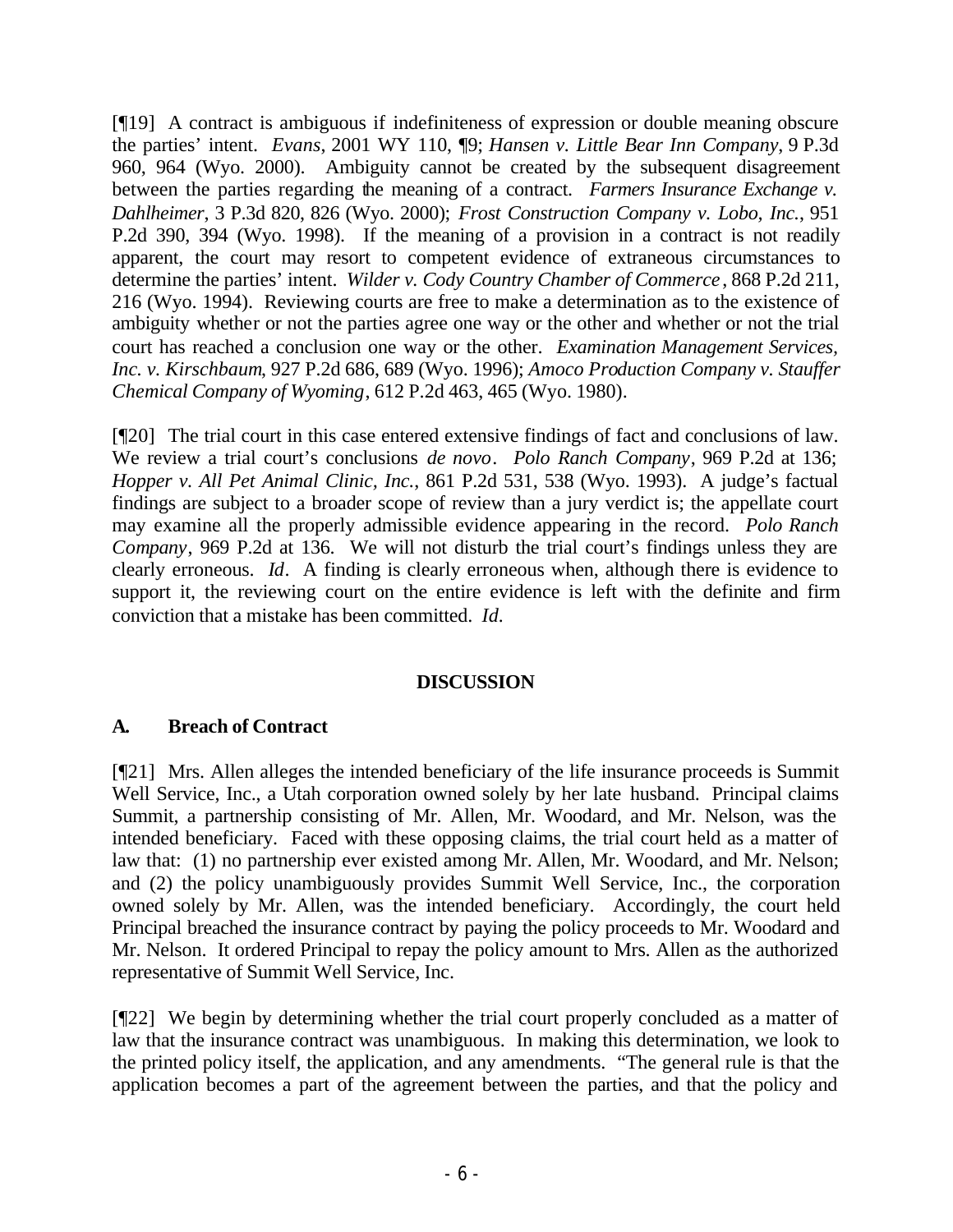application, taken together, constitute the contract of insurance." 3 Eric Mills Holmes, Appleman on Insurance 2d § 15.16 at 266-67 (1998).

[¶23] The insurance policy issued by Principal on Mr. Allen's life contains the original application for insurance and an amendment to the application. The original application lists Mr. Allen as the insured, his estate as the beneficiary, and Summit as the owner of the policy and his employer. It also lists Mr. Allen's occupation as "owner" of Summit. On a separate page of the application, Mr. Nelson, "CEO" of Summit, is listed as the owner of the insurance. The amendment to the application dated January 28, 1998, and stamped "received" February 9, 1998, changes the beneficiary from the estate to "Summit Well Service – Employer." Mr. Nelson is listed again on the amendment to the application as the policy owner.

[¶24] Looking at these provisions of the policy, we hold the trial court erred as a matter of law in concluding the insurance contract is unambiguous. The insurance contract on its face is susceptible to double meaning. It is not clear from the four corners of the document whether the Summit Well Service named as beneficiary is Summit Well Service, Inc., the Utah corporation which Mrs. Allen alleges was owned solely by her late husband, or is instead Summit, which Principal alleges was jointly owned and operated by Mr. Allen, Mr. Woodard, and Mr. Nelson. Because we find the beneficiary description on the face of the insurance contract susceptible to double meaning and, therefore, ambiguous, we look to all the surrounding circumstances and extrinsic evidence pertaining to the context within which the contract was formed in order to determine the parties' intent. *Polo Ranch Company*, 969 P.2d 140.

[¶25] The parties to the insurance contract were Mr. Allen as the insured with Mr. Nelson as the owner and Principal as the insurer. It is their intent in entering into the insurance contract that we must look to in determining the meaning of the beneficiary provision. The intent of persons not party to the contract, or their suppositions as to the intent of the contracting parties, is not relevant to our inquiry except to the extent that it may shed light on circumstances surrounding formation of the contract.

[¶26] Principal agent Nancy Douglas testified Mr. Allen and Mr. Nelson provided the information contained in the application for insurance. Based upon that information, Ms. Douglas testified that, in September when contract negotiations began, she understood the purpose of the insurance was to provide protection for Mr. Allen and Mr. Nelson in the event something happened to Mr. Woodard. She testified further that, based upon her discussions with Mr. Allen, Mr. Nelson, and Mr. Woodard, she did not understand Summit to be a corporation; rather, she understood there were three companies being operated under the umbrella of Summit which were jointly owned by Mr. Allen, Mr. Woodard, and Mr. Nelson.

[¶27] As to the precise nature of the business entity, Ms. Douglas testified the owners themselves were unsure throughout the discussions what they wanted although at some point they told her Summit was a partnership with Mr. Woodard owning twenty percent and Mr. Allen and Mr. Nelson each owning forty percent. In a discussion between Mr. Allen and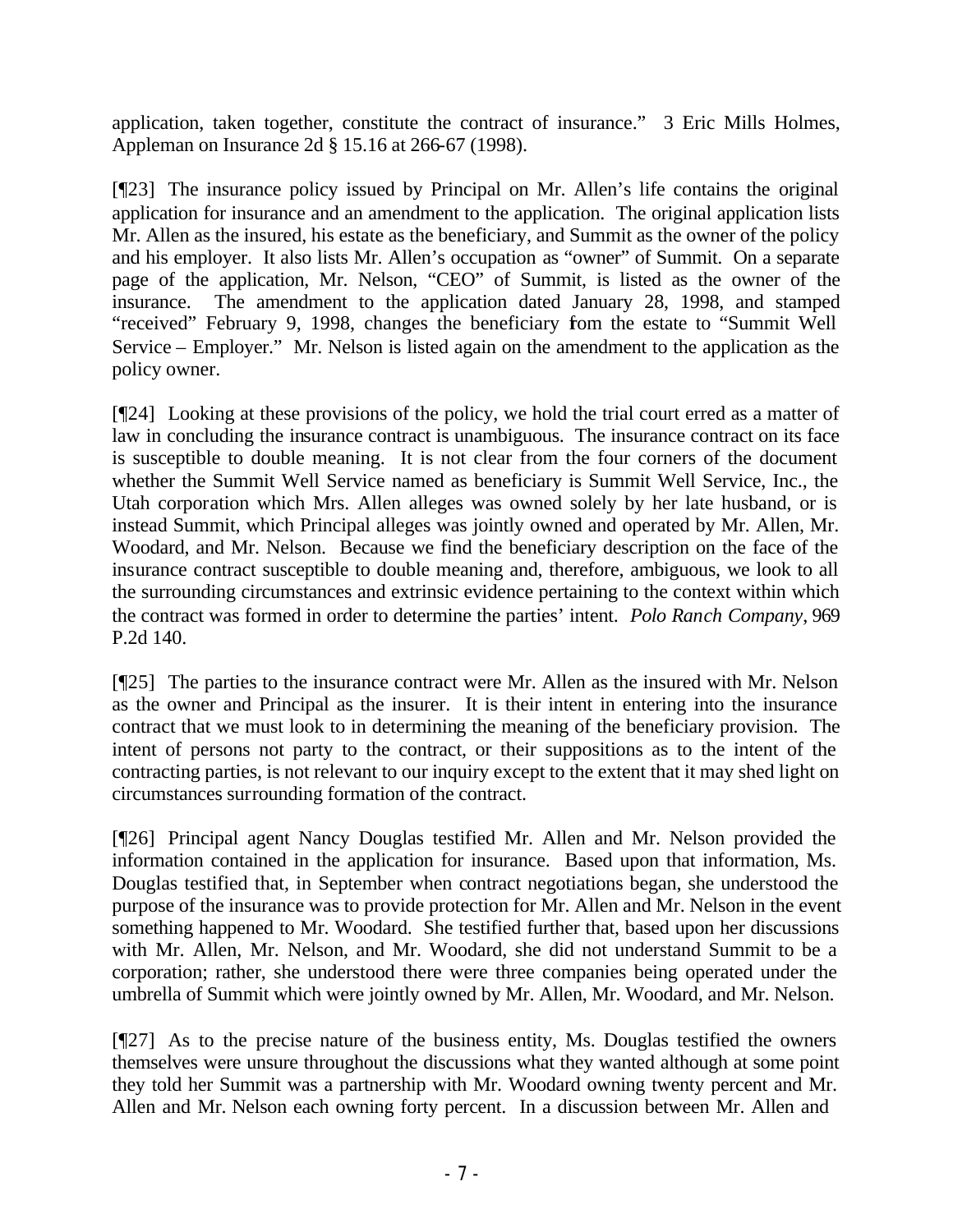Ms. Douglas sometime between September 26 and October 2, 1997, Mr. Allen said that Mr. Woodard had been given twenty percent of all three businesses, Mr. Woodard was the only one with working knowledge of the businesses, and Mr. Allen and Mr. Nelson each owned forty percent of the businesses.

[¶28] Ms. Douglas' understanding of the business relationship is memorialized in the following excerpts from an undated letter, which she faxed to another Principal representative on October 2, 1997:

> The [c]ompany is owned by Brent Nelson and Robert Allen. The [i]nsurance on them[]selves is for a buy out in case of either death. I can provide guidelines for the company for a buy sell agreement, [i]f necessary....But within their [c]orporation there are three [c]ompanies, Summit Well Service . . . A.C.T[.] [and] Duel . . . . Byron Woodard is the [k]ey [e]mployee for all three companies. He also owns 20% interest in all three companies. He not only is the [k]ey employee, [h]e is the only one who knows the workings of all 3 companies. Robert Allen and Brent Nelson are the investors behind all three companies. Byron's duties include [s]enior [r]ig [s]uperintendent, for Summit, and he is a [c]onsultant for both of the other companies. Robert and Brent over[]see the [a]dministration and [f]inancial duties.

Ms. Douglas testified this, in essence, was her understanding throughout her discussions with Mr. Allen, Mr. Woodard, and Mr. Nelson. She also testified that, before writing the letter, she reinterviewed all three business associates to make sure her understanding was correct.

[¶29] Ms. Douglas further testified she did not know there was a corporation by the name of Summit Well Service, Inc. and she had never heard mention of Mrs. Allen during the time the policy was being discussed. None of the three business associates–Mr. Allen, Mr. Woodard, or Mr. Nelson–ever used the name Summit Well Service, Inc. or indicated the beneficiary under the policy was a Utah corporation.

[¶30] Ms. Douglas' testimony is supported by Mr. Woodard's testimony that it was his understanding the three policies were purchased to protect the partnership–"if anything happened to any one of the three of us, the other two would have this to rely on to continue in business." Mr. Nelson likewise testified:

> [T]he intent of the [insurance] was for the benefit of the remaining two surviving partners if one passed away and it was explained to the insurance broker that way. The insurance broker explained it back to us that way and even went so far as to explain that this does not cover the estate, this does not cover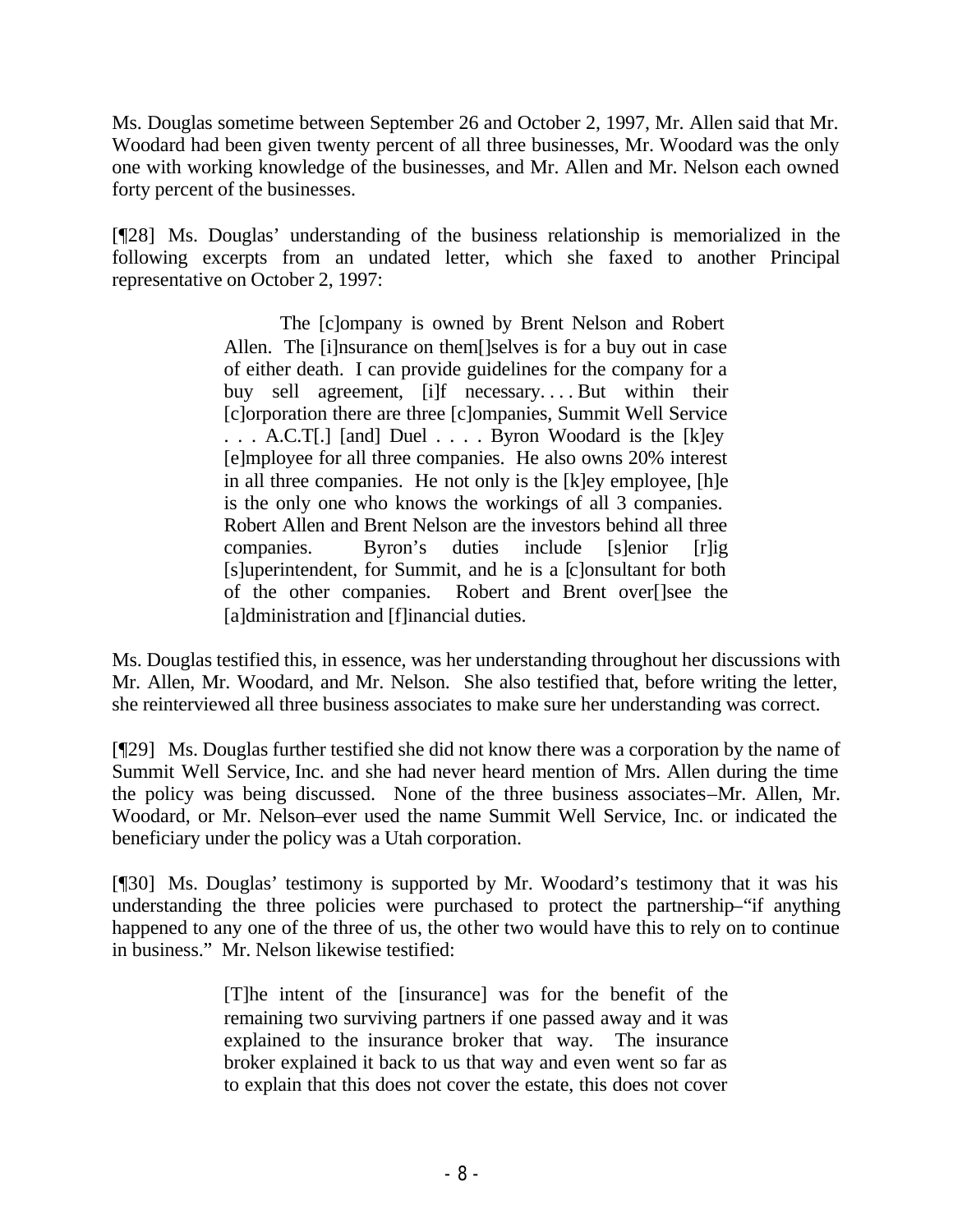your family, if you wanted family insurance then you need to take out additional insurance.

 [¶31] With respect to the nature of their business association, Mr. Woodard testified Mr. Allen told him "he allowed all of the corporations to lapse intentionally, that his ultimate intention was to tie all of the entities into a public stock offering." Mr. Nelson testified, "We didn't have a corporation... We let it lapse. We had no intent of operating it as that corporation, we started this public shell to roll all of these companies into." Mr. Nelson further testified, "Bob never wanted . . . the organization to be tightly defined because it put him in a box that maybe he couldn't get out of. He never knew which would be to his advantage, to be a corporation, a private entity, a public corporation, a partnership, and that's the way he did business."

[¶32] The testimony of Mrs. Allen's attorney lends support to the evidence that Mr. Allen never intended for the Utah corporation to be the beneficiary under the policy and, in fact, intended to let it lapse. Ms. Crocker testified Summit Well Service, Inc. was dissolved on April 1, 1998, and, as a consequence, its authority to do business in Wyoming was revoked on July 1, 1998.

[¶33] The testimony of these witnesses is supported by documentation in the record showing that each of the participants in the business association–Mr. Allen, Mr. Woodard, and Mr. Nelson–met with Ms. Douglas in the same time frame for the purpose of taking out individual life insurance policies. Each participant designated Summit as beneficiary under his policy, Mr. Woodard doing so from the beginning and Mr. Allen and Mr. Nelson accomplishing the same by amendment to their policies. Each policy names Mr. Nelson as owner of the insurance, a fact of some importance given there is no contention he was involved in Summit Well Service, Inc., the Utah corporation owned solely by Mr. Allen. Mr. Nelson also signed off as "owner" on the forms acknowledging Principal had delivered the three policies. The businesses paid the premiums on the policies with checks signed by Mr. Allen alone or Mr. Allen and Mr. Woodard jointly. These factors, together with the testimony of Principal's agent who handled the negotiations and the corroborative testimony of Mr. Nelson and Mr. Woodard as to the circumstances surrounding the formation of the contract, persuade us the parties' intent was that Summit, a business association of Mr. Allen, Mr. Woodard, and Mr. Nelson, was to be the beneficiary under the policy. Given this determination, Principal did not breach the contract of insurance when it paid the policy proceeds to Mr. Nelson.

[¶34] In reaching this result, we find it unnecessary to determine whether the "Summit Well Service" named in the policy is a partnership, corporation, or some other type of business entity. The record clearly establishes the insurance was intended to protect the business, and, upon the death of the insured, the insurer delivered the proceeds to the authorized representative of that business irrespective of the form of the business entity. Mr. Nelson, to whom the proceeds were paid as the authorized representative of Summit, was either a partner or an officer of the business. These are the factors we find determinative, not